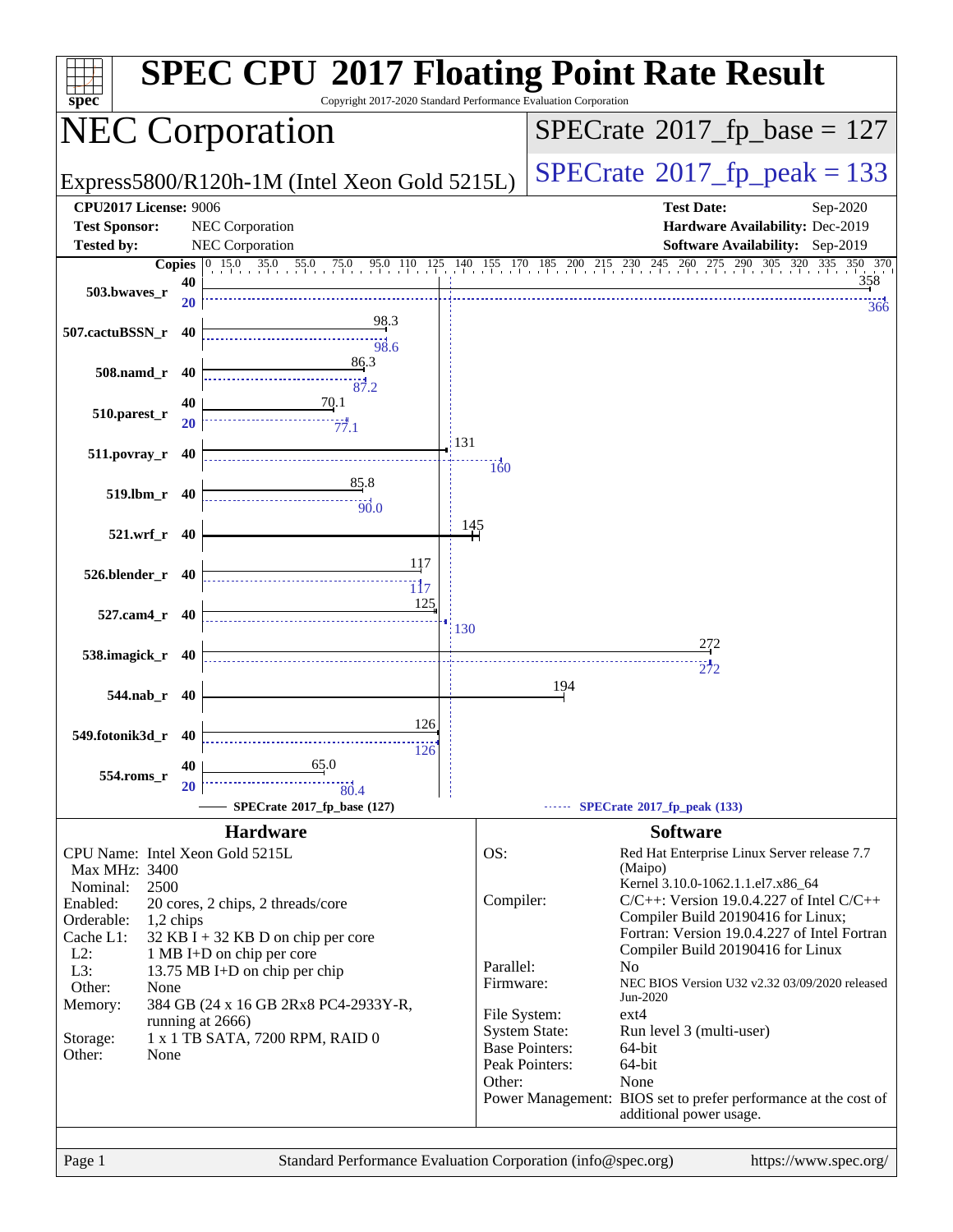

**[SPECrate](http://www.spec.org/auto/cpu2017/Docs/result-fields.html#SPECrate2017fppeak)[2017\\_fp\\_peak =](http://www.spec.org/auto/cpu2017/Docs/result-fields.html#SPECrate2017fppeak) 133**

Results appear in the [order in which they were run.](http://www.spec.org/auto/cpu2017/Docs/result-fields.html#RunOrder) Bold underlined text [indicates a median measurement.](http://www.spec.org/auto/cpu2017/Docs/result-fields.html#Median)

#### **[Submit Notes](http://www.spec.org/auto/cpu2017/Docs/result-fields.html#SubmitNotes)**

 The numactl mechanism was used to bind copies to processors. The config file option 'submit' was used to generate numactl commands to bind each copy to a specific processor. For details, please see the config file.

#### **[Operating System Notes](http://www.spec.org/auto/cpu2017/Docs/result-fields.html#OperatingSystemNotes)**

Stack size set to unlimited using "ulimit -s unlimited"

#### **[Environment Variables Notes](http://www.spec.org/auto/cpu2017/Docs/result-fields.html#EnvironmentVariablesNotes)**

Environment variables set by runcpu before the start of the run: LD\_LIBRARY\_PATH = "/home/cpu2017/lib/intel64"

#### **[General Notes](http://www.spec.org/auto/cpu2017/Docs/result-fields.html#GeneralNotes)**

 Binaries compiled on a system with 1x Intel Core i9-7900X CPU + 32GB RAM memory using Redhat Enterprise Linux 7.5 Transparent Huge Pages enabled by default Prior to runcpu invocation Filesystem page cache synced and cleared with: sync; echo 3 > /proc/sys/vm/drop\_caches runcpu command invoked through numactl i.e.:

**(Continued on next page)**

|  | Page 2 | Standard Performance Evaluation Corporation (info@spec.org) | https://www.spec.org/ |
|--|--------|-------------------------------------------------------------|-----------------------|
|--|--------|-------------------------------------------------------------|-----------------------|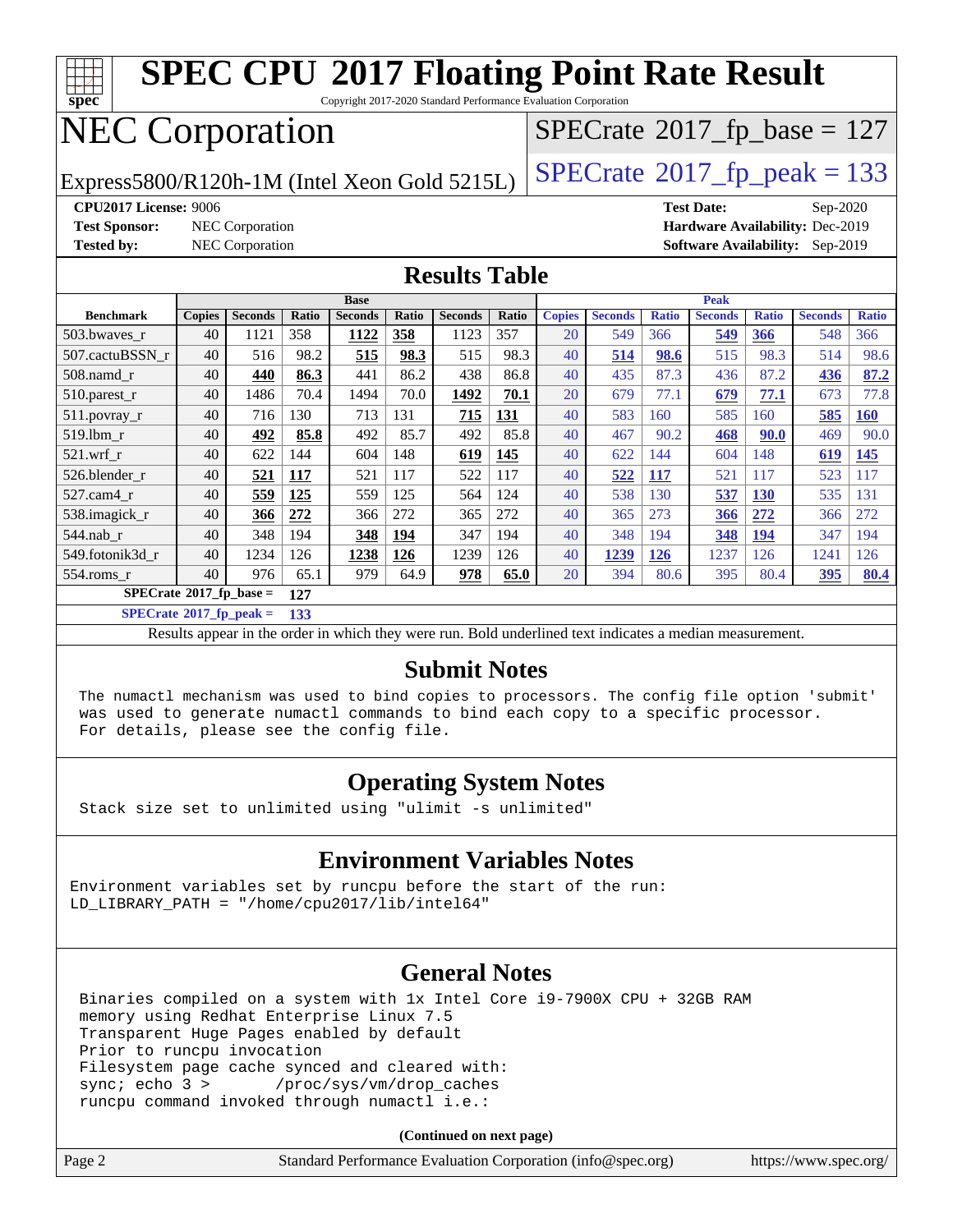

Copyright 2017-2020 Standard Performance Evaluation Corporation

## NEC Corporation

 $SPECTate$ <sup>®</sup>[2017\\_fp\\_base =](http://www.spec.org/auto/cpu2017/Docs/result-fields.html#SPECrate2017fpbase) 127

Express5800/R120h-1M (Intel Xeon Gold 5215L)  $\vert$  [SPECrate](http://www.spec.org/auto/cpu2017/Docs/result-fields.html#SPECrate2017fppeak)®[2017\\_fp\\_peak = 1](http://www.spec.org/auto/cpu2017/Docs/result-fields.html#SPECrate2017fppeak)33

**[Test Sponsor:](http://www.spec.org/auto/cpu2017/Docs/result-fields.html#TestSponsor)** NEC Corporation **[Hardware Availability:](http://www.spec.org/auto/cpu2017/Docs/result-fields.html#HardwareAvailability)** Dec-2019

**[CPU2017 License:](http://www.spec.org/auto/cpu2017/Docs/result-fields.html#CPU2017License)** 9006 **[Test Date:](http://www.spec.org/auto/cpu2017/Docs/result-fields.html#TestDate)** Sep-2020 **[Tested by:](http://www.spec.org/auto/cpu2017/Docs/result-fields.html#Testedby)** NEC Corporation **[Software Availability:](http://www.spec.org/auto/cpu2017/Docs/result-fields.html#SoftwareAvailability)** Sep-2019

#### **[General Notes \(Continued\)](http://www.spec.org/auto/cpu2017/Docs/result-fields.html#GeneralNotes)**

numactl --interleave=all runcpu <etc>

 NA: The test sponsor attests, as of date of publication, that CVE-2017-5754 (Meltdown) is mitigated in the system as tested and documented. Yes: The test sponsor attests, as of date of publication, that CVE-2017-5753 (Spectre variant 1) is mitigated in the system as tested and documented. Yes: The test sponsor attests, as of date of publication, that CVE-2017-5715 (Spectre variant 2) is mitigated in the system as tested and documented.

#### **[Platform Notes](http://www.spec.org/auto/cpu2017/Docs/result-fields.html#PlatformNotes)**

 BIOS Settings: Thermal Configuration: Maximum Cooling Workload Profile: General Throughput Compute Memory Patrol Scrubbing: Disabled LLC Dead Line Allocation: Disabled LLC Prefetch: Enabled Enhanced Processor Performance: Enabled Workload Profile: Custom Advanced Memory Protection: Advanced ECC Support Sub-NUMA Clustering: Disabled Sysinfo program /home/cpu2017/bin/sysinfo Rev: r6365 of 2019-08-21 295195f888a3d7edb1e6e46a485a0011 running on r120h1m Wed Sep 23 17:51:25 2020 SUT (System Under Test) info as seen by some common utilities. For more information on this section, see <https://www.spec.org/cpu2017/Docs/config.html#sysinfo> From /proc/cpuinfo model name : Intel(R) Xeon(R) Gold 5215L CPU @ 2.50GHz 2 "physical id"s (chips) 40 "processors" cores, siblings (Caution: counting these is hw and system dependent. The following excerpts from /proc/cpuinfo might not be reliable. Use with caution.) cpu cores : 10 siblings : 20 physical 0: cores 0 1 2 3 4 8 9 10 11 12 physical 1: cores 0 1 2 3 4 8 9 10 11 12 From lscpu: Architecture: x86\_64 CPU op-mode(s): 32-bit, 64-bit Byte Order: Little Endian **(Continued on next page)**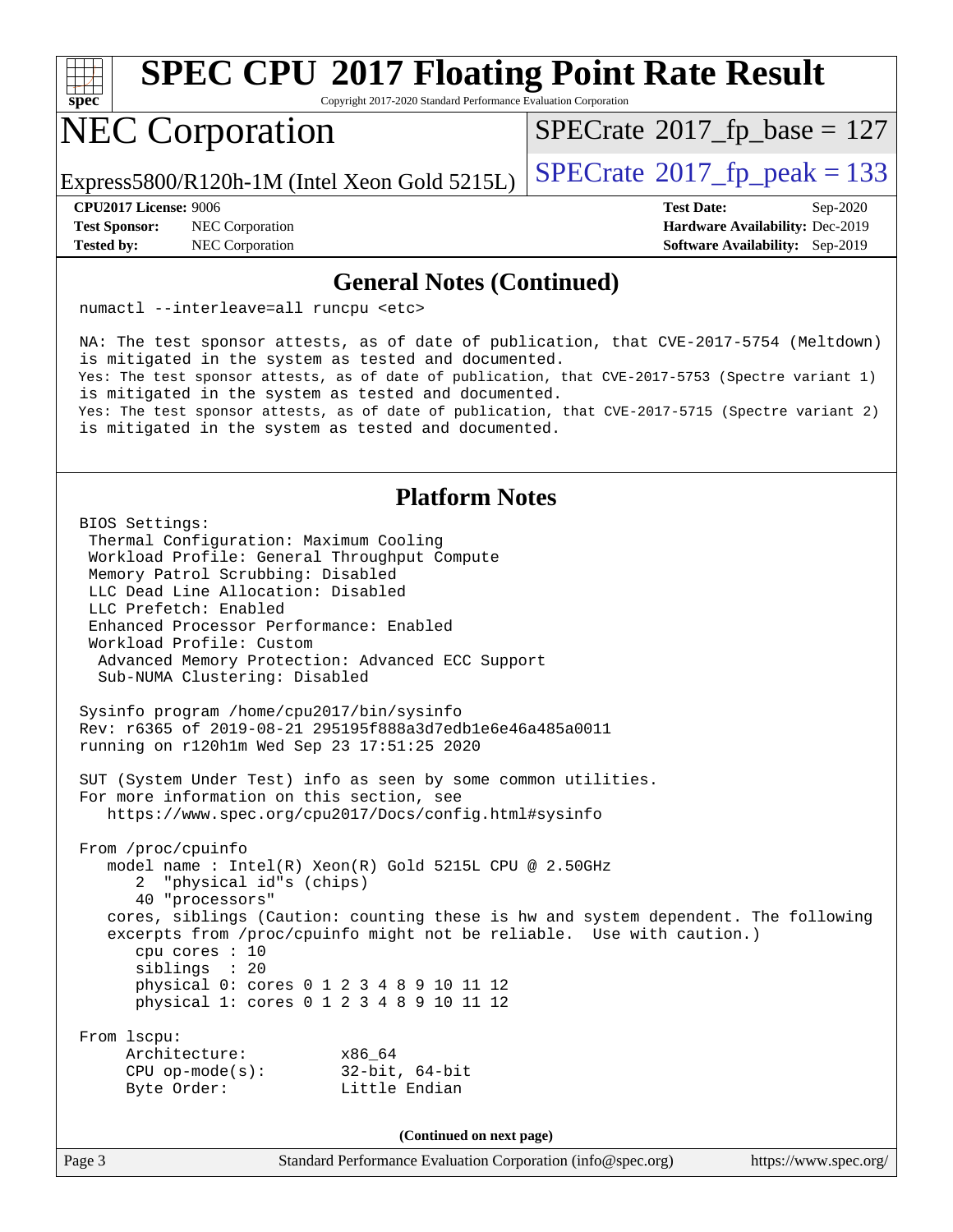

Copyright 2017-2020 Standard Performance Evaluation Corporation

## NEC Corporation

 $SPECrate$ <sup>®</sup>[2017\\_fp\\_base =](http://www.spec.org/auto/cpu2017/Docs/result-fields.html#SPECrate2017fpbase) 127

Express5800/R120h-1M (Intel Xeon Gold 5215L)  $\left|$  [SPECrate](http://www.spec.org/auto/cpu2017/Docs/result-fields.html#SPECrate2017fppeak)®[2017\\_fp\\_peak = 1](http://www.spec.org/auto/cpu2017/Docs/result-fields.html#SPECrate2017fppeak)33

**[Test Sponsor:](http://www.spec.org/auto/cpu2017/Docs/result-fields.html#TestSponsor)** NEC Corporation **[Hardware Availability:](http://www.spec.org/auto/cpu2017/Docs/result-fields.html#HardwareAvailability)** Dec-2019 **[Tested by:](http://www.spec.org/auto/cpu2017/Docs/result-fields.html#Testedby)** NEC Corporation **[Software Availability:](http://www.spec.org/auto/cpu2017/Docs/result-fields.html#SoftwareAvailability)** Sep-2019

**[CPU2017 License:](http://www.spec.org/auto/cpu2017/Docs/result-fields.html#CPU2017License)** 9006 **[Test Date:](http://www.spec.org/auto/cpu2017/Docs/result-fields.html#TestDate)** Sep-2020

#### **[Platform Notes \(Continued\)](http://www.spec.org/auto/cpu2017/Docs/result-fields.html#PlatformNotes)**

| CPU(s):                                                              | 40                                                                                                                                                                                                                                                                                                                                                                                                                                                                                                                                                                                                                                                                                                                                                                                                                                                                   |
|----------------------------------------------------------------------|----------------------------------------------------------------------------------------------------------------------------------------------------------------------------------------------------------------------------------------------------------------------------------------------------------------------------------------------------------------------------------------------------------------------------------------------------------------------------------------------------------------------------------------------------------------------------------------------------------------------------------------------------------------------------------------------------------------------------------------------------------------------------------------------------------------------------------------------------------------------|
| On-line CPU(s) list:                                                 | $0 - 39$                                                                                                                                                                                                                                                                                                                                                                                                                                                                                                                                                                                                                                                                                                                                                                                                                                                             |
| Thread(s) per core:                                                  | 2                                                                                                                                                                                                                                                                                                                                                                                                                                                                                                                                                                                                                                                                                                                                                                                                                                                                    |
| Core(s) per socket:                                                  | 10                                                                                                                                                                                                                                                                                                                                                                                                                                                                                                                                                                                                                                                                                                                                                                                                                                                                   |
| Socket(s):                                                           | $\overline{2}$                                                                                                                                                                                                                                                                                                                                                                                                                                                                                                                                                                                                                                                                                                                                                                                                                                                       |
| NUMA $node(s)$ :                                                     | $\overline{2}$                                                                                                                                                                                                                                                                                                                                                                                                                                                                                                                                                                                                                                                                                                                                                                                                                                                       |
| Vendor ID:                                                           | GenuineIntel                                                                                                                                                                                                                                                                                                                                                                                                                                                                                                                                                                                                                                                                                                                                                                                                                                                         |
| CPU family:                                                          | 6                                                                                                                                                                                                                                                                                                                                                                                                                                                                                                                                                                                                                                                                                                                                                                                                                                                                    |
| Model:                                                               | 85                                                                                                                                                                                                                                                                                                                                                                                                                                                                                                                                                                                                                                                                                                                                                                                                                                                                   |
| Model name:                                                          | $Intel(R) Xeon(R) Gold 5215L CPU @ 2.50GHz$                                                                                                                                                                                                                                                                                                                                                                                                                                                                                                                                                                                                                                                                                                                                                                                                                          |
| Stepping:                                                            | 6                                                                                                                                                                                                                                                                                                                                                                                                                                                                                                                                                                                                                                                                                                                                                                                                                                                                    |
| CPU MHz:                                                             | 2500.000                                                                                                                                                                                                                                                                                                                                                                                                                                                                                                                                                                                                                                                                                                                                                                                                                                                             |
| BogoMIPS:                                                            | 5000.00                                                                                                                                                                                                                                                                                                                                                                                                                                                                                                                                                                                                                                                                                                                                                                                                                                                              |
| Virtualization:                                                      | $VT - x$                                                                                                                                                                                                                                                                                                                                                                                                                                                                                                                                                                                                                                                                                                                                                                                                                                                             |
| L1d cache:                                                           | 32K                                                                                                                                                                                                                                                                                                                                                                                                                                                                                                                                                                                                                                                                                                                                                                                                                                                                  |
| Lli cache:                                                           | 32K                                                                                                                                                                                                                                                                                                                                                                                                                                                                                                                                                                                                                                                                                                                                                                                                                                                                  |
| $L2$ cache:                                                          | 1024K                                                                                                                                                                                                                                                                                                                                                                                                                                                                                                                                                                                                                                                                                                                                                                                                                                                                |
| $L3$ cache:                                                          | 14080K                                                                                                                                                                                                                                                                                                                                                                                                                                                                                                                                                                                                                                                                                                                                                                                                                                                               |
| NUMA node0 CPU(s):                                                   | $0 - 9, 20 - 29$                                                                                                                                                                                                                                                                                                                                                                                                                                                                                                                                                                                                                                                                                                                                                                                                                                                     |
| NUMA nodel $CPU(s):$                                                 | $10 - 19, 30 - 39$                                                                                                                                                                                                                                                                                                                                                                                                                                                                                                                                                                                                                                                                                                                                                                                                                                                   |
| Flags:                                                               | fpu vme de pse tsc msr pae mce cx8 apic sep mtrr pge mca cmov                                                                                                                                                                                                                                                                                                                                                                                                                                                                                                                                                                                                                                                                                                                                                                                                        |
| flush_11d arch_capabilities                                          | pat pse36 clflush dts acpi mmx fxsr sse sse2 ss ht tm pbe syscall nx pdpe1gb rdtscp<br>lm constant_tsc art arch_perfmon pebs bts rep_good nopl xtopology nonstop_tsc<br>aperfmperf eagerfpu pni pclmulqdq dtes64 monitor ds_cpl vmx smx est tm2 ssse3 sdbg<br>fma cx16 xtpr pdcm pcid dca sse4_1 sse4_2 x2apic movbe popcnt tsc_deadline_timer aes<br>xsave avx f16c rdrand lahf_lm abm 3dnowprefetch epb cat_13 cdp_13 invpcid_single<br>intel_ppin intel_pt ssbd mba ibrs ibpb stibp ibrs_enhanced tpr_shadow vnmi<br>flexpriority ept vpid fsgsbase tsc_adjust bmil hle avx2 smep bmi2 erms invpcid rtm<br>cqm mpx rdt_a avx512f avx512dq rdseed adx smap clflushopt clwb avx512cd avx512bw<br>avx512vl xsaveopt xsavec xgetbvl cqm_llc cqm_occup_llc cqm_mbm_total cqm_mbm_local<br>dtherm ida arat pln pts pku ospke avx512_vnni md_clear spec_ctrl intel_stibp |
| /proc/cpuinfo cache data<br>cache size : 14080 KB                    |                                                                                                                                                                                                                                                                                                                                                                                                                                                                                                                                                                                                                                                                                                                                                                                                                                                                      |
| physical chip.<br>available: 2 nodes (0-1)<br>node 0 size: 196265 MB | From numactl --hardware WARNING: a numactl 'node' might or might not correspond to a<br>node 0 cpus: 0 1 2 3 4 5 6 7 8 9 20 21 22 23 24 25 26 27 28 29                                                                                                                                                                                                                                                                                                                                                                                                                                                                                                                                                                                                                                                                                                               |
| node 0 free: 191620 MB                                               |                                                                                                                                                                                                                                                                                                                                                                                                                                                                                                                                                                                                                                                                                                                                                                                                                                                                      |
|                                                                      | node 1 cpus: 10 11 12 13 14 15 16 17 18 19 30 31 32 33 34 35 36 37 38 39                                                                                                                                                                                                                                                                                                                                                                                                                                                                                                                                                                                                                                                                                                                                                                                             |
|                                                                      |                                                                                                                                                                                                                                                                                                                                                                                                                                                                                                                                                                                                                                                                                                                                                                                                                                                                      |

node 1 size: 196607 MB

 node 1 free: 192082 MB node distances:

node 0 1

**(Continued on next page)**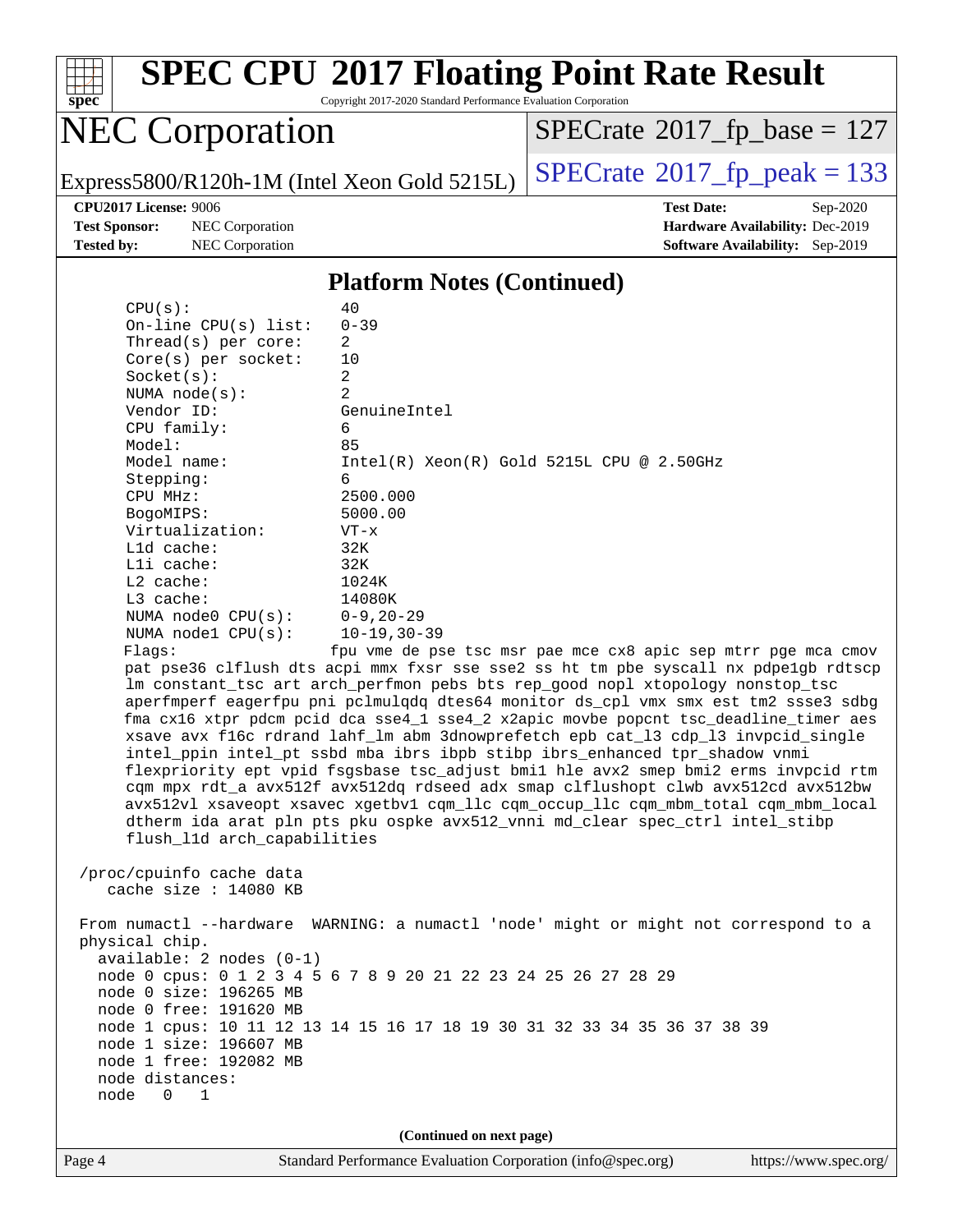| <b>SPEC CPU®2017 Floating Point Rate Result</b><br>spec<br>Copyright 2017-2020 Standard Performance Evaluation Corporation                                                                                                                                                                                                                                                                                                                                                                                                                                                                                                                                                                                                                                                                                                        |                                                                                      |
|-----------------------------------------------------------------------------------------------------------------------------------------------------------------------------------------------------------------------------------------------------------------------------------------------------------------------------------------------------------------------------------------------------------------------------------------------------------------------------------------------------------------------------------------------------------------------------------------------------------------------------------------------------------------------------------------------------------------------------------------------------------------------------------------------------------------------------------|--------------------------------------------------------------------------------------|
| <b>NEC Corporation</b>                                                                                                                                                                                                                                                                                                                                                                                                                                                                                                                                                                                                                                                                                                                                                                                                            | $SPECrate^{\circ}2017$ _fp_base = 127                                                |
| Express5800/R120h-1M (Intel Xeon Gold 5215L)                                                                                                                                                                                                                                                                                                                                                                                                                                                                                                                                                                                                                                                                                                                                                                                      | $SPECTate@2017fr peak = 133$                                                         |
| <b>CPU2017 License: 9006</b>                                                                                                                                                                                                                                                                                                                                                                                                                                                                                                                                                                                                                                                                                                                                                                                                      | <b>Test Date:</b><br>Sep-2020                                                        |
| <b>Test Sponsor:</b><br>NEC Corporation                                                                                                                                                                                                                                                                                                                                                                                                                                                                                                                                                                                                                                                                                                                                                                                           | Hardware Availability: Dec-2019                                                      |
| <b>Tested by:</b><br>NEC Corporation                                                                                                                                                                                                                                                                                                                                                                                                                                                                                                                                                                                                                                                                                                                                                                                              | <b>Software Availability:</b> Sep-2019                                               |
| <b>Platform Notes (Continued)</b>                                                                                                                                                                                                                                                                                                                                                                                                                                                                                                                                                                                                                                                                                                                                                                                                 |                                                                                      |
| 0 :<br>10<br>21<br>21<br>1:<br>10                                                                                                                                                                                                                                                                                                                                                                                                                                                                                                                                                                                                                                                                                                                                                                                                 |                                                                                      |
| From /proc/meminfo<br>MemTotal:<br>395923404 kB<br>HugePages_Total:<br>$\Omega$<br>Hugepagesize:<br>2048 kB                                                                                                                                                                                                                                                                                                                                                                                                                                                                                                                                                                                                                                                                                                                       |                                                                                      |
| From /etc/*release* /etc/*version*<br>os-release:                                                                                                                                                                                                                                                                                                                                                                                                                                                                                                                                                                                                                                                                                                                                                                                 |                                                                                      |
| NAME="Red Hat Enterprise Linux Server"<br>VERSION="7.7 (Maipo)"<br>ID="rhel"<br>ID_LIKE="fedora"<br>VARIANT="Server"<br>VARIANT ID="server"<br>VERSION_ID="7.7"<br>PRETTY_NAME="Red Hat Enterprise Linux Server 7.7 (Maipo)"<br>redhat-release: Red Hat Enterprise Linux Server release 7.7 (Maipo)<br>system-release: Red Hat Enterprise Linux Server release 7.7 (Maipo)<br>system-release-cpe: cpe:/o:redhat:enterprise_linux:7.7:ga:server<br>uname $-a$ :<br>Linux r120hlm 3.10.0-1062.1.1.el7.x86_64 #1 SMP Tue Aug 13 18:39:59 UTC 2019 x86_64<br>x86 64 x86 64 GNU/Linux<br>Kernel self-reported vulnerability status:<br>CVE-2018-3620 (L1 Terminal Fault):<br>Microarchitectural Data Sampling:<br>CVE-2017-5754 (Meltdown):<br>CVE-2018-3639 (Speculative Store Bypass): Mitigation: Speculative Store Bypass disabled | Not affected<br>Not affected<br>Not affected<br>via prctl and seccomp                |
| CVE-2017-5753 (Spectre variant 1):                                                                                                                                                                                                                                                                                                                                                                                                                                                                                                                                                                                                                                                                                                                                                                                                | Mitigation: Load fences, usercopy/swapgs<br>barriers and __user pointer sanitization |
| CVE-2017-5715 (Spectre variant 2):<br>run-level 3 Sep 23 17:45                                                                                                                                                                                                                                                                                                                                                                                                                                                                                                                                                                                                                                                                                                                                                                    | Mitigation: Full retpoline, IBPB                                                     |
| SPEC is set to: /home/cpu2017<br>Filesystem<br>Type Size Used Avail Use% Mounted on<br>/dev/sda3<br>ext4 908G 184G 678G 22% /                                                                                                                                                                                                                                                                                                                                                                                                                                                                                                                                                                                                                                                                                                     |                                                                                      |
| From /sys/devices/virtual/dmi/id<br>BIOS:<br>NEC U32 03/09/2020<br>Vendor:<br>NEC<br>Product: Express5800/R120h-1M                                                                                                                                                                                                                                                                                                                                                                                                                                                                                                                                                                                                                                                                                                                |                                                                                      |
| (Continued on next page)                                                                                                                                                                                                                                                                                                                                                                                                                                                                                                                                                                                                                                                                                                                                                                                                          |                                                                                      |
| Page 5<br>Standard Performance Evaluation Corporation (info@spec.org)                                                                                                                                                                                                                                                                                                                                                                                                                                                                                                                                                                                                                                                                                                                                                             | https://www.spec.org/                                                                |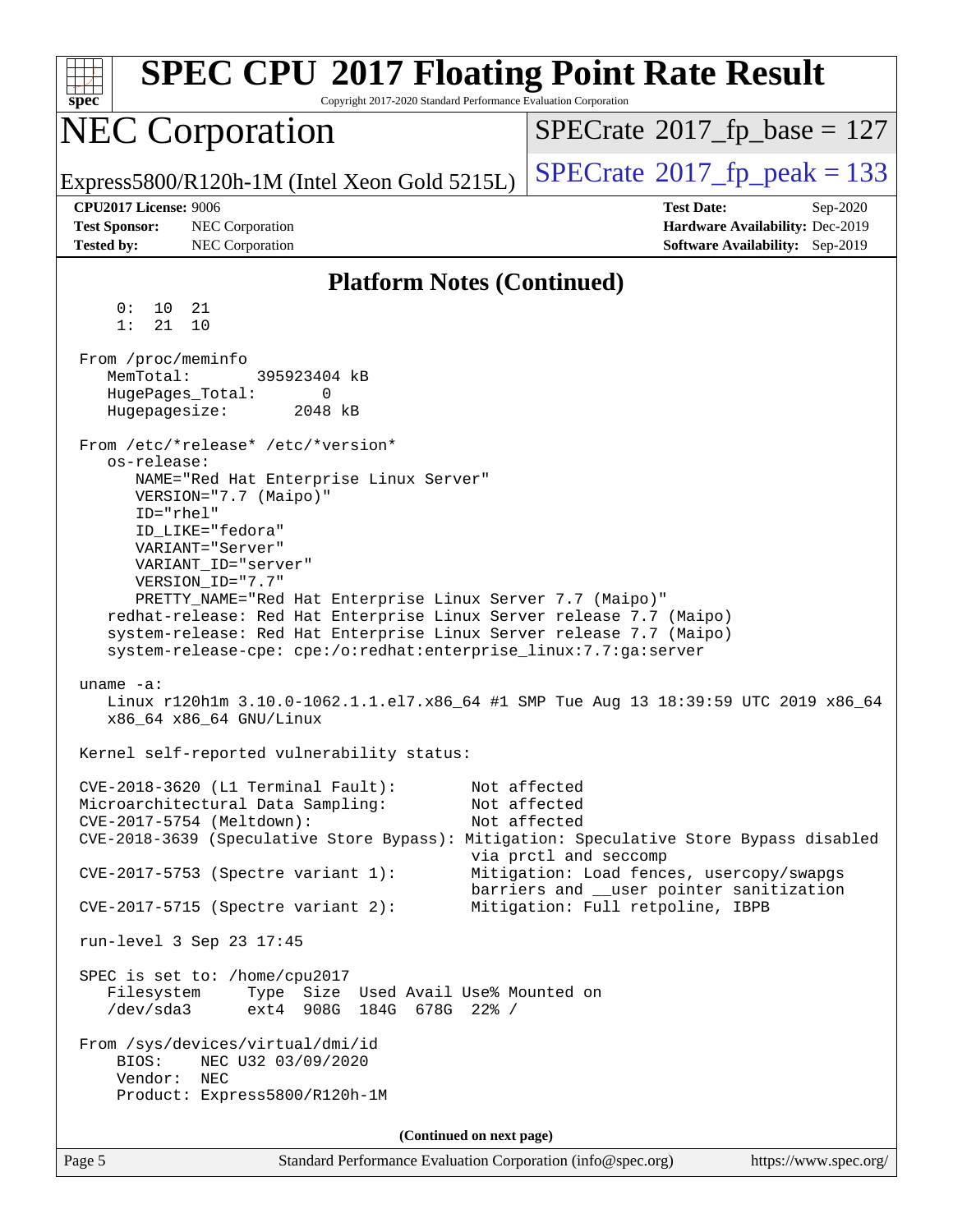| <b>SPEC CPU®2017 Floating Point Rate Result</b><br>spec<br>Copyright 2017-2020 Standard Performance Evaluation Corporation                                                                                                                                                                                                                                                                        |                                                                                                     |
|---------------------------------------------------------------------------------------------------------------------------------------------------------------------------------------------------------------------------------------------------------------------------------------------------------------------------------------------------------------------------------------------------|-----------------------------------------------------------------------------------------------------|
| <b>NEC Corporation</b>                                                                                                                                                                                                                                                                                                                                                                            | $SPECrate^{\circ}2017$ _fp_base = 127                                                               |
| Express5800/R120h-1M (Intel Xeon Gold 5215L)                                                                                                                                                                                                                                                                                                                                                      | $SPECrate^{\circ}2017$ _fp_peak = 133                                                               |
| <b>CPU2017 License: 9006</b><br><b>Test Sponsor:</b><br>NEC Corporation<br><b>Tested by:</b><br><b>NEC Corporation</b>                                                                                                                                                                                                                                                                            | <b>Test Date:</b><br>Sep-2020<br>Hardware Availability: Dec-2019<br>Software Availability: Sep-2019 |
| <b>Platform Notes (Continued)</b>                                                                                                                                                                                                                                                                                                                                                                 |                                                                                                     |
| Serial: JPN0084094                                                                                                                                                                                                                                                                                                                                                                                |                                                                                                     |
| Additional information from dmidecode follows. WARNING: Use caution when you interpret<br>this section. The 'dmidecode' program reads system data which is "intended to allow<br>hardware to be accurately determined", but the intent may not be met, as there are<br>frequent changes to hardware, firmware, and the "DMTF SMBIOS" standard.<br>Memory:<br>24x HPE P03050-091 16 GB 2 rank 2933 |                                                                                                     |
| (End of data from sysinfo program)<br>Regarding the sysinfo display about the memory speed, the correct configured<br>memory speed is 2666 MT/s. The dmidecode description should be as follows:<br>24x HPE P03050-091 16 GB 2 rank 2933, configured at 2666                                                                                                                                      |                                                                                                     |
| <b>Compiler Version Notes</b>                                                                                                                                                                                                                                                                                                                                                                     |                                                                                                     |
| ===================<br>519.1bm_r(base, peak) 538.imagick_r(base, peak)<br>C<br>544.nab_r(base, peak)                                                                                                                                                                                                                                                                                              |                                                                                                     |
| Intel(R) C Intel(R) 64 Compiler for applications running on Intel(R) 64,<br>Version 19.0.4.227 Build 20190416<br>Copyright (C) 1985-2019 Intel Corporation. All rights reserved.                                                                                                                                                                                                                  |                                                                                                     |
| 508.namd_r(base, peak) 510.parest_r(base, peak)<br>$C++$                                                                                                                                                                                                                                                                                                                                          | -------------------------------------                                                               |
| Intel(R) C++ Intel(R) 64 Compiler for applications running on Intel(R) 64,<br>Version 19.0.4.227 Build 20190416<br>Copyright (C) 1985-2019 Intel Corporation. All rights reserved.                                                                                                                                                                                                                |                                                                                                     |
| $C++$ , C $\qquad$   511.povray_r(base, peak) 526.blender_r(base, peak)<br>________                                                                                                                                                                                                                                                                                                               |                                                                                                     |
| Intel(R) $C++$ Intel(R) 64 Compiler for applications running on Intel(R) 64,<br>Version 19.0.4.227 Build 20190416<br>Copyright (C) 1985-2019 Intel Corporation. All rights reserved.<br>Intel(R) C Intel(R) 64 Compiler for applications running on Intel(R) 64,<br>Version 19.0.4.227 Build 20190416<br>Copyright (C) 1985-2019 Intel Corporation. All rights reserved.                          |                                                                                                     |
| $C++$ , C, Fortran   507.cactuBSSN_r(base, peak)                                                                                                                                                                                                                                                                                                                                                  |                                                                                                     |
| (Continued on next page)                                                                                                                                                                                                                                                                                                                                                                          |                                                                                                     |
| Page 6<br>Standard Performance Evaluation Corporation (info@spec.org)                                                                                                                                                                                                                                                                                                                             | https://www.spec.org/                                                                               |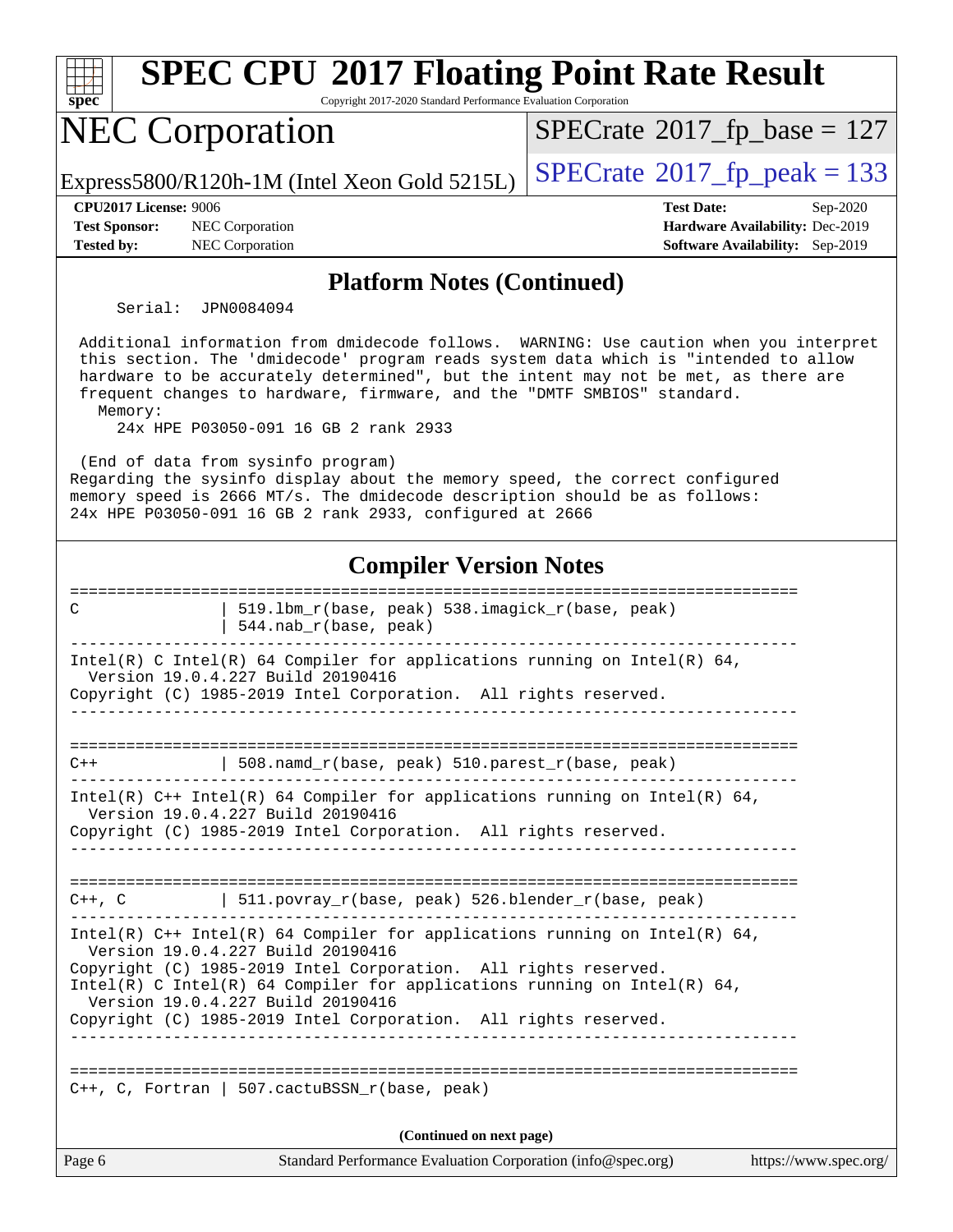|  | spec |  |  |
|--|------|--|--|

Copyright 2017-2020 Standard Performance Evaluation Corporation

## NEC Corporation

 $SPECrate$ <sup>®</sup>[2017\\_fp\\_base =](http://www.spec.org/auto/cpu2017/Docs/result-fields.html#SPECrate2017fpbase) 127

Express5800/R120h-1M (Intel Xeon Gold 5215L)  $\left|$  [SPECrate](http://www.spec.org/auto/cpu2017/Docs/result-fields.html#SPECrate2017fppeak)<sup>®</sup>[2017\\_fp\\_peak = 1](http://www.spec.org/auto/cpu2017/Docs/result-fields.html#SPECrate2017fppeak)33

**[CPU2017 License:](http://www.spec.org/auto/cpu2017/Docs/result-fields.html#CPU2017License)** 9006 **[Test Date:](http://www.spec.org/auto/cpu2017/Docs/result-fields.html#TestDate)** Sep-2020 **[Test Sponsor:](http://www.spec.org/auto/cpu2017/Docs/result-fields.html#TestSponsor)** NEC Corporation **[Hardware Availability:](http://www.spec.org/auto/cpu2017/Docs/result-fields.html#HardwareAvailability)** Dec-2019 **[Tested by:](http://www.spec.org/auto/cpu2017/Docs/result-fields.html#Testedby)** NEC Corporation **[Software Availability:](http://www.spec.org/auto/cpu2017/Docs/result-fields.html#SoftwareAvailability)** Sep-2019

#### **[Compiler Version Notes \(Continued\)](http://www.spec.org/auto/cpu2017/Docs/result-fields.html#CompilerVersionNotes)**

| Intel(R) $C++$ Intel(R) 64 Compiler for applications running on Intel(R) 64,<br>Version 19.0.4.227 Build 20190416<br>Copyright (C) 1985-2019 Intel Corporation. All rights reserved. |  |  |  |  |
|--------------------------------------------------------------------------------------------------------------------------------------------------------------------------------------|--|--|--|--|
| Intel(R) C Intel(R) 64 Compiler for applications running on Intel(R) 64,<br>Version 19.0.4.227 Build 20190416                                                                        |  |  |  |  |
| Copyright (C) 1985-2019 Intel Corporation. All rights reserved.<br>Intel(R) Fortran Intel(R) 64 Compiler for applications running on Intel(R)                                        |  |  |  |  |
| 64, Version 19.0.4.227 Build 20190416<br>Copyright (C) 1985-2019 Intel Corporation. All rights reserved.                                                                             |  |  |  |  |
|                                                                                                                                                                                      |  |  |  |  |
| 503.bwaves $r(base, peak)$ 549.fotonik3d $r(base, peak)$<br>Fortran<br>554.roms_r(base, peak)                                                                                        |  |  |  |  |
| Intel(R) Fortran Intel(R) 64 Compiler for applications running on Intel(R)<br>64, Version 19.0.4.227 Build 20190416                                                                  |  |  |  |  |
| Copyright (C) 1985-2019 Intel Corporation. All rights reserved.                                                                                                                      |  |  |  |  |
|                                                                                                                                                                                      |  |  |  |  |
| Fortran, C $\vert$ 521.wrf r(base, peak) 527.cam4 r(base, peak)                                                                                                                      |  |  |  |  |
| Intel(R) Fortran Intel(R) 64 Compiler for applications running on Intel(R)<br>64, Version 19.0.4.227 Build 20190416                                                                  |  |  |  |  |
| Copyright (C) 1985-2019 Intel Corporation. All rights reserved.<br>Intel(R) C Intel(R) 64 Compiler for applications running on Intel(R) 64,<br>Version 19.0.4.227 Build 20190416     |  |  |  |  |
| Copyright (C) 1985-2019 Intel Corporation. All rights reserved.                                                                                                                      |  |  |  |  |

#### **[Base Compiler Invocation](http://www.spec.org/auto/cpu2017/Docs/result-fields.html#BaseCompilerInvocation)**

[C benchmarks](http://www.spec.org/auto/cpu2017/Docs/result-fields.html#Cbenchmarks): [icc -m64 -std=c11](http://www.spec.org/cpu2017/results/res2020q4/cpu2017-20200928-24120.flags.html#user_CCbase_intel_icc_64bit_c11_33ee0cdaae7deeeab2a9725423ba97205ce30f63b9926c2519791662299b76a0318f32ddfffdc46587804de3178b4f9328c46fa7c2b0cd779d7a61945c91cd35)

[C++ benchmarks:](http://www.spec.org/auto/cpu2017/Docs/result-fields.html#CXXbenchmarks) [icpc -m64](http://www.spec.org/cpu2017/results/res2020q4/cpu2017-20200928-24120.flags.html#user_CXXbase_intel_icpc_64bit_4ecb2543ae3f1412ef961e0650ca070fec7b7afdcd6ed48761b84423119d1bf6bdf5cad15b44d48e7256388bc77273b966e5eb805aefd121eb22e9299b2ec9d9)

[Fortran benchmarks](http://www.spec.org/auto/cpu2017/Docs/result-fields.html#Fortranbenchmarks): [ifort -m64](http://www.spec.org/cpu2017/results/res2020q4/cpu2017-20200928-24120.flags.html#user_FCbase_intel_ifort_64bit_24f2bb282fbaeffd6157abe4f878425411749daecae9a33200eee2bee2fe76f3b89351d69a8130dd5949958ce389cf37ff59a95e7a40d588e8d3a57e0c3fd751)

[Benchmarks using both Fortran and C](http://www.spec.org/auto/cpu2017/Docs/result-fields.html#BenchmarksusingbothFortranandC): [ifort -m64](http://www.spec.org/cpu2017/results/res2020q4/cpu2017-20200928-24120.flags.html#user_CC_FCbase_intel_ifort_64bit_24f2bb282fbaeffd6157abe4f878425411749daecae9a33200eee2bee2fe76f3b89351d69a8130dd5949958ce389cf37ff59a95e7a40d588e8d3a57e0c3fd751) [icc -m64 -std=c11](http://www.spec.org/cpu2017/results/res2020q4/cpu2017-20200928-24120.flags.html#user_CC_FCbase_intel_icc_64bit_c11_33ee0cdaae7deeeab2a9725423ba97205ce30f63b9926c2519791662299b76a0318f32ddfffdc46587804de3178b4f9328c46fa7c2b0cd779d7a61945c91cd35)

**(Continued on next page)**

Page 7 Standard Performance Evaluation Corporation [\(info@spec.org\)](mailto:info@spec.org) <https://www.spec.org/>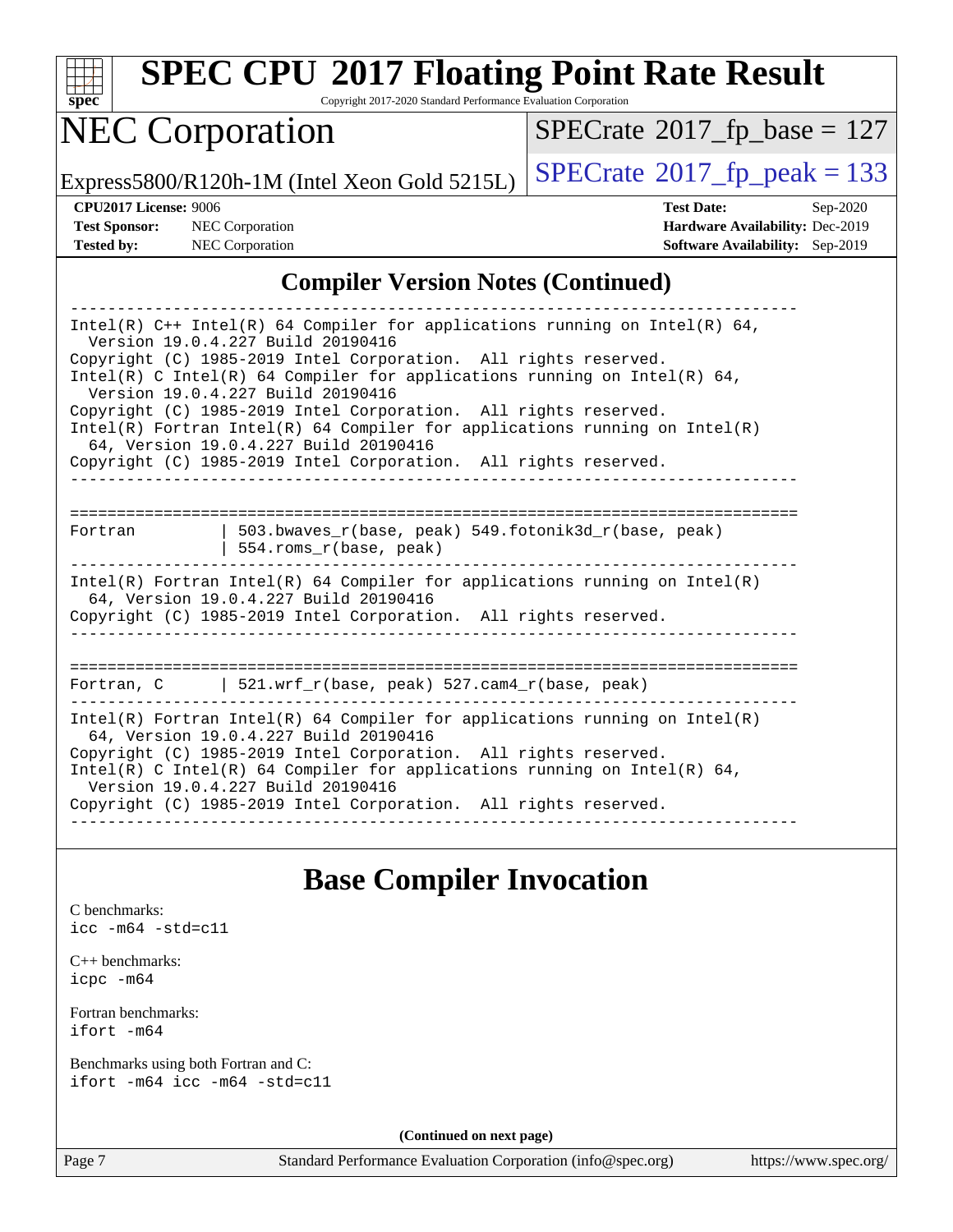

Copyright 2017-2020 Standard Performance Evaluation Corporation

## NEC Corporation

 $SPECTate$ <sup>®</sup>[2017\\_fp\\_base =](http://www.spec.org/auto/cpu2017/Docs/result-fields.html#SPECrate2017fpbase) 127

Express5800/R120h-1M (Intel Xeon Gold 5215L)  $\vert$  [SPECrate](http://www.spec.org/auto/cpu2017/Docs/result-fields.html#SPECrate2017fppeak)®[2017\\_fp\\_peak = 1](http://www.spec.org/auto/cpu2017/Docs/result-fields.html#SPECrate2017fppeak)33

**[Test Sponsor:](http://www.spec.org/auto/cpu2017/Docs/result-fields.html#TestSponsor)** NEC Corporation **[Hardware Availability:](http://www.spec.org/auto/cpu2017/Docs/result-fields.html#HardwareAvailability)** Dec-2019 **[Tested by:](http://www.spec.org/auto/cpu2017/Docs/result-fields.html#Testedby)** NEC Corporation **[Software Availability:](http://www.spec.org/auto/cpu2017/Docs/result-fields.html#SoftwareAvailability)** Sep-2019

**[CPU2017 License:](http://www.spec.org/auto/cpu2017/Docs/result-fields.html#CPU2017License)** 9006 **[Test Date:](http://www.spec.org/auto/cpu2017/Docs/result-fields.html#TestDate)** Sep-2020

#### **[Base Compiler Invocation \(Continued\)](http://www.spec.org/auto/cpu2017/Docs/result-fields.html#BaseCompilerInvocation)**

[Benchmarks using both C and C++](http://www.spec.org/auto/cpu2017/Docs/result-fields.html#BenchmarksusingbothCandCXX): [icpc -m64](http://www.spec.org/cpu2017/results/res2020q4/cpu2017-20200928-24120.flags.html#user_CC_CXXbase_intel_icpc_64bit_4ecb2543ae3f1412ef961e0650ca070fec7b7afdcd6ed48761b84423119d1bf6bdf5cad15b44d48e7256388bc77273b966e5eb805aefd121eb22e9299b2ec9d9) [icc -m64 -std=c11](http://www.spec.org/cpu2017/results/res2020q4/cpu2017-20200928-24120.flags.html#user_CC_CXXbase_intel_icc_64bit_c11_33ee0cdaae7deeeab2a9725423ba97205ce30f63b9926c2519791662299b76a0318f32ddfffdc46587804de3178b4f9328c46fa7c2b0cd779d7a61945c91cd35)

[Benchmarks using Fortran, C, and C++:](http://www.spec.org/auto/cpu2017/Docs/result-fields.html#BenchmarksusingFortranCandCXX) [icpc -m64](http://www.spec.org/cpu2017/results/res2020q4/cpu2017-20200928-24120.flags.html#user_CC_CXX_FCbase_intel_icpc_64bit_4ecb2543ae3f1412ef961e0650ca070fec7b7afdcd6ed48761b84423119d1bf6bdf5cad15b44d48e7256388bc77273b966e5eb805aefd121eb22e9299b2ec9d9) [icc -m64 -std=c11](http://www.spec.org/cpu2017/results/res2020q4/cpu2017-20200928-24120.flags.html#user_CC_CXX_FCbase_intel_icc_64bit_c11_33ee0cdaae7deeeab2a9725423ba97205ce30f63b9926c2519791662299b76a0318f32ddfffdc46587804de3178b4f9328c46fa7c2b0cd779d7a61945c91cd35) [ifort -m64](http://www.spec.org/cpu2017/results/res2020q4/cpu2017-20200928-24120.flags.html#user_CC_CXX_FCbase_intel_ifort_64bit_24f2bb282fbaeffd6157abe4f878425411749daecae9a33200eee2bee2fe76f3b89351d69a8130dd5949958ce389cf37ff59a95e7a40d588e8d3a57e0c3fd751)

**[Base Portability Flags](http://www.spec.org/auto/cpu2017/Docs/result-fields.html#BasePortabilityFlags)**

 503.bwaves\_r: [-DSPEC\\_LP64](http://www.spec.org/cpu2017/results/res2020q4/cpu2017-20200928-24120.flags.html#suite_basePORTABILITY503_bwaves_r_DSPEC_LP64) 507.cactuBSSN\_r: [-DSPEC\\_LP64](http://www.spec.org/cpu2017/results/res2020q4/cpu2017-20200928-24120.flags.html#suite_basePORTABILITY507_cactuBSSN_r_DSPEC_LP64) 508.namd\_r: [-DSPEC\\_LP64](http://www.spec.org/cpu2017/results/res2020q4/cpu2017-20200928-24120.flags.html#suite_basePORTABILITY508_namd_r_DSPEC_LP64) 510.parest\_r: [-DSPEC\\_LP64](http://www.spec.org/cpu2017/results/res2020q4/cpu2017-20200928-24120.flags.html#suite_basePORTABILITY510_parest_r_DSPEC_LP64) 511.povray\_r: [-DSPEC\\_LP64](http://www.spec.org/cpu2017/results/res2020q4/cpu2017-20200928-24120.flags.html#suite_basePORTABILITY511_povray_r_DSPEC_LP64) 519.lbm\_r: [-DSPEC\\_LP64](http://www.spec.org/cpu2017/results/res2020q4/cpu2017-20200928-24120.flags.html#suite_basePORTABILITY519_lbm_r_DSPEC_LP64) 521.wrf\_r: [-DSPEC\\_LP64](http://www.spec.org/cpu2017/results/res2020q4/cpu2017-20200928-24120.flags.html#suite_basePORTABILITY521_wrf_r_DSPEC_LP64) [-DSPEC\\_CASE\\_FLAG](http://www.spec.org/cpu2017/results/res2020q4/cpu2017-20200928-24120.flags.html#b521.wrf_r_baseCPORTABILITY_DSPEC_CASE_FLAG) [-convert big\\_endian](http://www.spec.org/cpu2017/results/res2020q4/cpu2017-20200928-24120.flags.html#user_baseFPORTABILITY521_wrf_r_convert_big_endian_c3194028bc08c63ac5d04de18c48ce6d347e4e562e8892b8bdbdc0214820426deb8554edfa529a3fb25a586e65a3d812c835984020483e7e73212c4d31a38223) 526.blender\_r: [-DSPEC\\_LP64](http://www.spec.org/cpu2017/results/res2020q4/cpu2017-20200928-24120.flags.html#suite_basePORTABILITY526_blender_r_DSPEC_LP64) [-DSPEC\\_LINUX](http://www.spec.org/cpu2017/results/res2020q4/cpu2017-20200928-24120.flags.html#b526.blender_r_baseCPORTABILITY_DSPEC_LINUX) [-funsigned-char](http://www.spec.org/cpu2017/results/res2020q4/cpu2017-20200928-24120.flags.html#user_baseCPORTABILITY526_blender_r_force_uchar_40c60f00ab013830e2dd6774aeded3ff59883ba5a1fc5fc14077f794d777847726e2a5858cbc7672e36e1b067e7e5c1d9a74f7176df07886a243d7cc18edfe67) 527.cam4\_r: [-DSPEC\\_LP64](http://www.spec.org/cpu2017/results/res2020q4/cpu2017-20200928-24120.flags.html#suite_basePORTABILITY527_cam4_r_DSPEC_LP64) [-DSPEC\\_CASE\\_FLAG](http://www.spec.org/cpu2017/results/res2020q4/cpu2017-20200928-24120.flags.html#b527.cam4_r_baseCPORTABILITY_DSPEC_CASE_FLAG) 538.imagick\_r: [-DSPEC\\_LP64](http://www.spec.org/cpu2017/results/res2020q4/cpu2017-20200928-24120.flags.html#suite_basePORTABILITY538_imagick_r_DSPEC_LP64) 544.nab\_r: [-DSPEC\\_LP64](http://www.spec.org/cpu2017/results/res2020q4/cpu2017-20200928-24120.flags.html#suite_basePORTABILITY544_nab_r_DSPEC_LP64) 549.fotonik3d\_r: [-DSPEC\\_LP64](http://www.spec.org/cpu2017/results/res2020q4/cpu2017-20200928-24120.flags.html#suite_basePORTABILITY549_fotonik3d_r_DSPEC_LP64) 554.roms\_r: [-DSPEC\\_LP64](http://www.spec.org/cpu2017/results/res2020q4/cpu2017-20200928-24120.flags.html#suite_basePORTABILITY554_roms_r_DSPEC_LP64)

#### **[Base Optimization Flags](http://www.spec.org/auto/cpu2017/Docs/result-fields.html#BaseOptimizationFlags)**

[C benchmarks](http://www.spec.org/auto/cpu2017/Docs/result-fields.html#Cbenchmarks):

[-xCORE-AVX2](http://www.spec.org/cpu2017/results/res2020q4/cpu2017-20200928-24120.flags.html#user_CCbase_f-xCORE-AVX2) [-ipo](http://www.spec.org/cpu2017/results/res2020q4/cpu2017-20200928-24120.flags.html#user_CCbase_f-ipo) [-O3](http://www.spec.org/cpu2017/results/res2020q4/cpu2017-20200928-24120.flags.html#user_CCbase_f-O3) [-no-prec-div](http://www.spec.org/cpu2017/results/res2020q4/cpu2017-20200928-24120.flags.html#user_CCbase_f-no-prec-div) [-qopt-prefetch](http://www.spec.org/cpu2017/results/res2020q4/cpu2017-20200928-24120.flags.html#user_CCbase_f-qopt-prefetch) [-ffinite-math-only](http://www.spec.org/cpu2017/results/res2020q4/cpu2017-20200928-24120.flags.html#user_CCbase_f_finite_math_only_cb91587bd2077682c4b38af759c288ed7c732db004271a9512da14a4f8007909a5f1427ecbf1a0fb78ff2a814402c6114ac565ca162485bbcae155b5e4258871) [-qopt-mem-layout-trans=4](http://www.spec.org/cpu2017/results/res2020q4/cpu2017-20200928-24120.flags.html#user_CCbase_f-qopt-mem-layout-trans_fa39e755916c150a61361b7846f310bcdf6f04e385ef281cadf3647acec3f0ae266d1a1d22d972a7087a248fd4e6ca390a3634700869573d231a252c784941a8)

[C++ benchmarks:](http://www.spec.org/auto/cpu2017/Docs/result-fields.html#CXXbenchmarks)

[-xCORE-AVX2](http://www.spec.org/cpu2017/results/res2020q4/cpu2017-20200928-24120.flags.html#user_CXXbase_f-xCORE-AVX2) [-ipo](http://www.spec.org/cpu2017/results/res2020q4/cpu2017-20200928-24120.flags.html#user_CXXbase_f-ipo) [-O3](http://www.spec.org/cpu2017/results/res2020q4/cpu2017-20200928-24120.flags.html#user_CXXbase_f-O3) [-no-prec-div](http://www.spec.org/cpu2017/results/res2020q4/cpu2017-20200928-24120.flags.html#user_CXXbase_f-no-prec-div) [-qopt-prefetch](http://www.spec.org/cpu2017/results/res2020q4/cpu2017-20200928-24120.flags.html#user_CXXbase_f-qopt-prefetch) [-ffinite-math-only](http://www.spec.org/cpu2017/results/res2020q4/cpu2017-20200928-24120.flags.html#user_CXXbase_f_finite_math_only_cb91587bd2077682c4b38af759c288ed7c732db004271a9512da14a4f8007909a5f1427ecbf1a0fb78ff2a814402c6114ac565ca162485bbcae155b5e4258871) [-qopt-mem-layout-trans=4](http://www.spec.org/cpu2017/results/res2020q4/cpu2017-20200928-24120.flags.html#user_CXXbase_f-qopt-mem-layout-trans_fa39e755916c150a61361b7846f310bcdf6f04e385ef281cadf3647acec3f0ae266d1a1d22d972a7087a248fd4e6ca390a3634700869573d231a252c784941a8)

[Fortran benchmarks](http://www.spec.org/auto/cpu2017/Docs/result-fields.html#Fortranbenchmarks): [-xCORE-AVX2](http://www.spec.org/cpu2017/results/res2020q4/cpu2017-20200928-24120.flags.html#user_FCbase_f-xCORE-AVX2) [-ipo](http://www.spec.org/cpu2017/results/res2020q4/cpu2017-20200928-24120.flags.html#user_FCbase_f-ipo) [-O3](http://www.spec.org/cpu2017/results/res2020q4/cpu2017-20200928-24120.flags.html#user_FCbase_f-O3) [-no-prec-div](http://www.spec.org/cpu2017/results/res2020q4/cpu2017-20200928-24120.flags.html#user_FCbase_f-no-prec-div) [-qopt-prefetch](http://www.spec.org/cpu2017/results/res2020q4/cpu2017-20200928-24120.flags.html#user_FCbase_f-qopt-prefetch) [-ffinite-math-only](http://www.spec.org/cpu2017/results/res2020q4/cpu2017-20200928-24120.flags.html#user_FCbase_f_finite_math_only_cb91587bd2077682c4b38af759c288ed7c732db004271a9512da14a4f8007909a5f1427ecbf1a0fb78ff2a814402c6114ac565ca162485bbcae155b5e4258871) [-qopt-mem-layout-trans=4](http://www.spec.org/cpu2017/results/res2020q4/cpu2017-20200928-24120.flags.html#user_FCbase_f-qopt-mem-layout-trans_fa39e755916c150a61361b7846f310bcdf6f04e385ef281cadf3647acec3f0ae266d1a1d22d972a7087a248fd4e6ca390a3634700869573d231a252c784941a8) [-auto](http://www.spec.org/cpu2017/results/res2020q4/cpu2017-20200928-24120.flags.html#user_FCbase_f-auto) [-nostandard-realloc-lhs](http://www.spec.org/cpu2017/results/res2020q4/cpu2017-20200928-24120.flags.html#user_FCbase_f_2003_std_realloc_82b4557e90729c0f113870c07e44d33d6f5a304b4f63d4c15d2d0f1fab99f5daaed73bdb9275d9ae411527f28b936061aa8b9c8f2d63842963b95c9dd6426b8a) [-align array32byte](http://www.spec.org/cpu2017/results/res2020q4/cpu2017-20200928-24120.flags.html#user_FCbase_align_array32byte_b982fe038af199962ba9a80c053b8342c548c85b40b8e86eb3cc33dee0d7986a4af373ac2d51c3f7cf710a18d62fdce2948f201cd044323541f22fc0fffc51b6)

[Benchmarks using both Fortran and C](http://www.spec.org/auto/cpu2017/Docs/result-fields.html#BenchmarksusingbothFortranandC):

[-xCORE-AVX2](http://www.spec.org/cpu2017/results/res2020q4/cpu2017-20200928-24120.flags.html#user_CC_FCbase_f-xCORE-AVX2) [-ipo](http://www.spec.org/cpu2017/results/res2020q4/cpu2017-20200928-24120.flags.html#user_CC_FCbase_f-ipo) [-O3](http://www.spec.org/cpu2017/results/res2020q4/cpu2017-20200928-24120.flags.html#user_CC_FCbase_f-O3) [-no-prec-div](http://www.spec.org/cpu2017/results/res2020q4/cpu2017-20200928-24120.flags.html#user_CC_FCbase_f-no-prec-div) [-qopt-prefetch](http://www.spec.org/cpu2017/results/res2020q4/cpu2017-20200928-24120.flags.html#user_CC_FCbase_f-qopt-prefetch) [-ffinite-math-only](http://www.spec.org/cpu2017/results/res2020q4/cpu2017-20200928-24120.flags.html#user_CC_FCbase_f_finite_math_only_cb91587bd2077682c4b38af759c288ed7c732db004271a9512da14a4f8007909a5f1427ecbf1a0fb78ff2a814402c6114ac565ca162485bbcae155b5e4258871) [-qopt-mem-layout-trans=4](http://www.spec.org/cpu2017/results/res2020q4/cpu2017-20200928-24120.flags.html#user_CC_FCbase_f-qopt-mem-layout-trans_fa39e755916c150a61361b7846f310bcdf6f04e385ef281cadf3647acec3f0ae266d1a1d22d972a7087a248fd4e6ca390a3634700869573d231a252c784941a8) [-auto](http://www.spec.org/cpu2017/results/res2020q4/cpu2017-20200928-24120.flags.html#user_CC_FCbase_f-auto) [-nostandard-realloc-lhs](http://www.spec.org/cpu2017/results/res2020q4/cpu2017-20200928-24120.flags.html#user_CC_FCbase_f_2003_std_realloc_82b4557e90729c0f113870c07e44d33d6f5a304b4f63d4c15d2d0f1fab99f5daaed73bdb9275d9ae411527f28b936061aa8b9c8f2d63842963b95c9dd6426b8a) [-align array32byte](http://www.spec.org/cpu2017/results/res2020q4/cpu2017-20200928-24120.flags.html#user_CC_FCbase_align_array32byte_b982fe038af199962ba9a80c053b8342c548c85b40b8e86eb3cc33dee0d7986a4af373ac2d51c3f7cf710a18d62fdce2948f201cd044323541f22fc0fffc51b6)

**(Continued on next page)**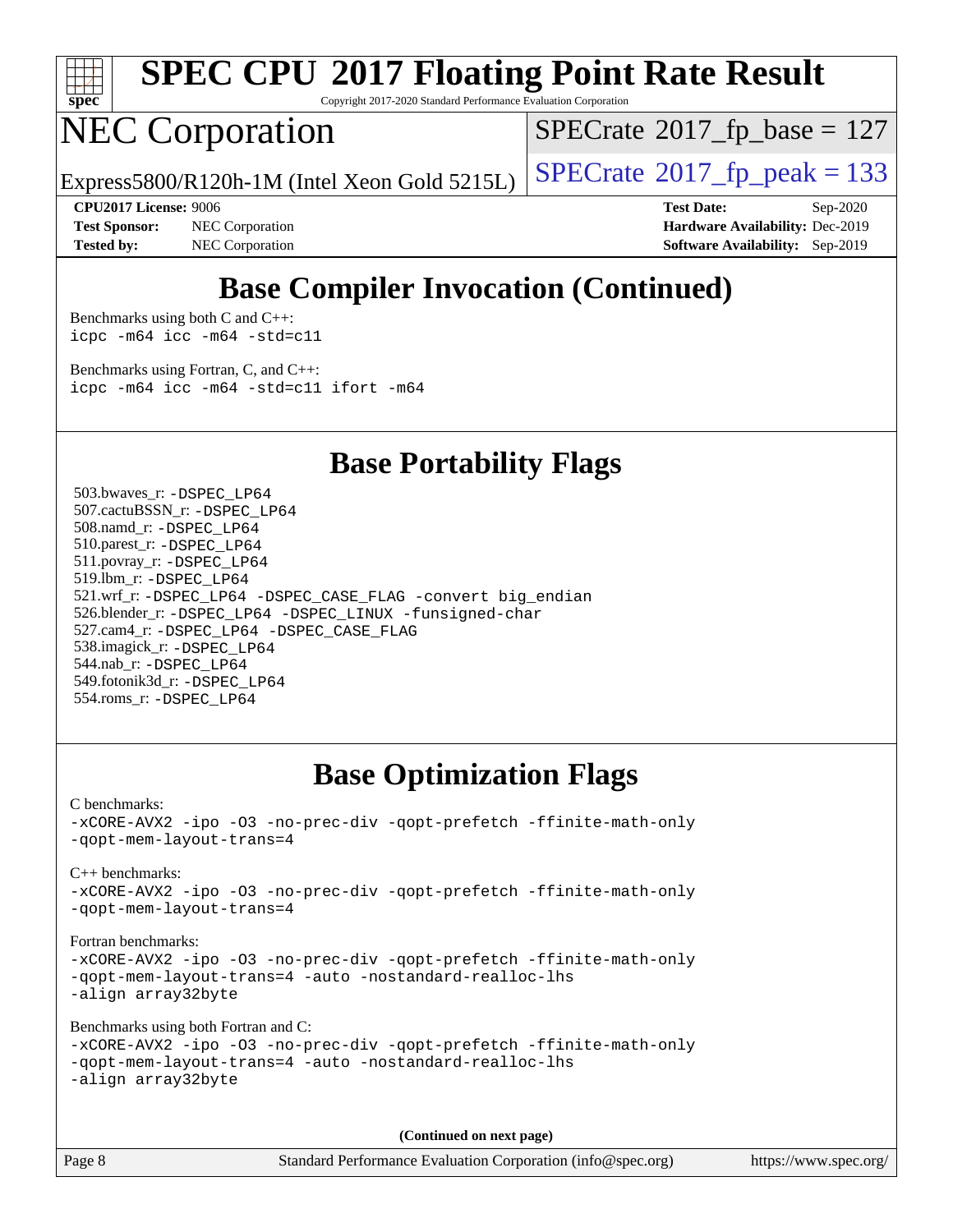

Copyright 2017-2020 Standard Performance Evaluation Corporation

## NEC Corporation

 $SPECTate$ <sup>®</sup>[2017\\_fp\\_base =](http://www.spec.org/auto/cpu2017/Docs/result-fields.html#SPECrate2017fpbase) 127

Express5800/R120h-1M (Intel Xeon Gold 5215L)  $\vert$  [SPECrate](http://www.spec.org/auto/cpu2017/Docs/result-fields.html#SPECrate2017fppeak)®[2017\\_fp\\_peak = 1](http://www.spec.org/auto/cpu2017/Docs/result-fields.html#SPECrate2017fppeak)33

**[Tested by:](http://www.spec.org/auto/cpu2017/Docs/result-fields.html#Testedby)** NEC Corporation **[Software Availability:](http://www.spec.org/auto/cpu2017/Docs/result-fields.html#SoftwareAvailability)** Sep-2019

**[CPU2017 License:](http://www.spec.org/auto/cpu2017/Docs/result-fields.html#CPU2017License)** 9006 **[Test Date:](http://www.spec.org/auto/cpu2017/Docs/result-fields.html#TestDate)** Sep-2020 **[Test Sponsor:](http://www.spec.org/auto/cpu2017/Docs/result-fields.html#TestSponsor)** NEC Corporation **[Hardware Availability:](http://www.spec.org/auto/cpu2017/Docs/result-fields.html#HardwareAvailability)** Dec-2019

## **[Base Optimization Flags \(Continued\)](http://www.spec.org/auto/cpu2017/Docs/result-fields.html#BaseOptimizationFlags)**

[Benchmarks using both C and C++](http://www.spec.org/auto/cpu2017/Docs/result-fields.html#BenchmarksusingbothCandCXX): [-xCORE-AVX2](http://www.spec.org/cpu2017/results/res2020q4/cpu2017-20200928-24120.flags.html#user_CC_CXXbase_f-xCORE-AVX2) [-ipo](http://www.spec.org/cpu2017/results/res2020q4/cpu2017-20200928-24120.flags.html#user_CC_CXXbase_f-ipo) [-O3](http://www.spec.org/cpu2017/results/res2020q4/cpu2017-20200928-24120.flags.html#user_CC_CXXbase_f-O3) [-no-prec-div](http://www.spec.org/cpu2017/results/res2020q4/cpu2017-20200928-24120.flags.html#user_CC_CXXbase_f-no-prec-div) [-qopt-prefetch](http://www.spec.org/cpu2017/results/res2020q4/cpu2017-20200928-24120.flags.html#user_CC_CXXbase_f-qopt-prefetch) [-ffinite-math-only](http://www.spec.org/cpu2017/results/res2020q4/cpu2017-20200928-24120.flags.html#user_CC_CXXbase_f_finite_math_only_cb91587bd2077682c4b38af759c288ed7c732db004271a9512da14a4f8007909a5f1427ecbf1a0fb78ff2a814402c6114ac565ca162485bbcae155b5e4258871) [-qopt-mem-layout-trans=4](http://www.spec.org/cpu2017/results/res2020q4/cpu2017-20200928-24120.flags.html#user_CC_CXXbase_f-qopt-mem-layout-trans_fa39e755916c150a61361b7846f310bcdf6f04e385ef281cadf3647acec3f0ae266d1a1d22d972a7087a248fd4e6ca390a3634700869573d231a252c784941a8)

[Benchmarks using Fortran, C, and C++:](http://www.spec.org/auto/cpu2017/Docs/result-fields.html#BenchmarksusingFortranCandCXX)

```
-xCORE-AVX2 -ipo -O3 -no-prec-div -qopt-prefetch -ffinite-math-only
-qopt-mem-layout-trans=4 -auto -nostandard-realloc-lhs
-align array32byte
```
#### **[Peak Compiler Invocation](http://www.spec.org/auto/cpu2017/Docs/result-fields.html#PeakCompilerInvocation)**

[C benchmarks](http://www.spec.org/auto/cpu2017/Docs/result-fields.html#Cbenchmarks): [icc -m64 -std=c11](http://www.spec.org/cpu2017/results/res2020q4/cpu2017-20200928-24120.flags.html#user_CCpeak_intel_icc_64bit_c11_33ee0cdaae7deeeab2a9725423ba97205ce30f63b9926c2519791662299b76a0318f32ddfffdc46587804de3178b4f9328c46fa7c2b0cd779d7a61945c91cd35)

[C++ benchmarks:](http://www.spec.org/auto/cpu2017/Docs/result-fields.html#CXXbenchmarks) [icpc -m64](http://www.spec.org/cpu2017/results/res2020q4/cpu2017-20200928-24120.flags.html#user_CXXpeak_intel_icpc_64bit_4ecb2543ae3f1412ef961e0650ca070fec7b7afdcd6ed48761b84423119d1bf6bdf5cad15b44d48e7256388bc77273b966e5eb805aefd121eb22e9299b2ec9d9)

[Fortran benchmarks](http://www.spec.org/auto/cpu2017/Docs/result-fields.html#Fortranbenchmarks): [ifort -m64](http://www.spec.org/cpu2017/results/res2020q4/cpu2017-20200928-24120.flags.html#user_FCpeak_intel_ifort_64bit_24f2bb282fbaeffd6157abe4f878425411749daecae9a33200eee2bee2fe76f3b89351d69a8130dd5949958ce389cf37ff59a95e7a40d588e8d3a57e0c3fd751)

[Benchmarks using both Fortran and C](http://www.spec.org/auto/cpu2017/Docs/result-fields.html#BenchmarksusingbothFortranandC): [ifort -m64](http://www.spec.org/cpu2017/results/res2020q4/cpu2017-20200928-24120.flags.html#user_CC_FCpeak_intel_ifort_64bit_24f2bb282fbaeffd6157abe4f878425411749daecae9a33200eee2bee2fe76f3b89351d69a8130dd5949958ce389cf37ff59a95e7a40d588e8d3a57e0c3fd751) [icc -m64 -std=c11](http://www.spec.org/cpu2017/results/res2020q4/cpu2017-20200928-24120.flags.html#user_CC_FCpeak_intel_icc_64bit_c11_33ee0cdaae7deeeab2a9725423ba97205ce30f63b9926c2519791662299b76a0318f32ddfffdc46587804de3178b4f9328c46fa7c2b0cd779d7a61945c91cd35)

[Benchmarks using both C and C++](http://www.spec.org/auto/cpu2017/Docs/result-fields.html#BenchmarksusingbothCandCXX): [icpc -m64](http://www.spec.org/cpu2017/results/res2020q4/cpu2017-20200928-24120.flags.html#user_CC_CXXpeak_intel_icpc_64bit_4ecb2543ae3f1412ef961e0650ca070fec7b7afdcd6ed48761b84423119d1bf6bdf5cad15b44d48e7256388bc77273b966e5eb805aefd121eb22e9299b2ec9d9) [icc -m64 -std=c11](http://www.spec.org/cpu2017/results/res2020q4/cpu2017-20200928-24120.flags.html#user_CC_CXXpeak_intel_icc_64bit_c11_33ee0cdaae7deeeab2a9725423ba97205ce30f63b9926c2519791662299b76a0318f32ddfffdc46587804de3178b4f9328c46fa7c2b0cd779d7a61945c91cd35)

[Benchmarks using Fortran, C, and C++:](http://www.spec.org/auto/cpu2017/Docs/result-fields.html#BenchmarksusingFortranCandCXX) [icpc -m64](http://www.spec.org/cpu2017/results/res2020q4/cpu2017-20200928-24120.flags.html#user_CC_CXX_FCpeak_intel_icpc_64bit_4ecb2543ae3f1412ef961e0650ca070fec7b7afdcd6ed48761b84423119d1bf6bdf5cad15b44d48e7256388bc77273b966e5eb805aefd121eb22e9299b2ec9d9) [icc -m64 -std=c11](http://www.spec.org/cpu2017/results/res2020q4/cpu2017-20200928-24120.flags.html#user_CC_CXX_FCpeak_intel_icc_64bit_c11_33ee0cdaae7deeeab2a9725423ba97205ce30f63b9926c2519791662299b76a0318f32ddfffdc46587804de3178b4f9328c46fa7c2b0cd779d7a61945c91cd35) [ifort -m64](http://www.spec.org/cpu2017/results/res2020q4/cpu2017-20200928-24120.flags.html#user_CC_CXX_FCpeak_intel_ifort_64bit_24f2bb282fbaeffd6157abe4f878425411749daecae9a33200eee2bee2fe76f3b89351d69a8130dd5949958ce389cf37ff59a95e7a40d588e8d3a57e0c3fd751)

## **[Peak Portability Flags](http://www.spec.org/auto/cpu2017/Docs/result-fields.html#PeakPortabilityFlags)**

Same as Base Portability Flags

## **[Peak Optimization Flags](http://www.spec.org/auto/cpu2017/Docs/result-fields.html#PeakOptimizationFlags)**

[C benchmarks](http://www.spec.org/auto/cpu2017/Docs/result-fields.html#Cbenchmarks):

```
 519.lbm_r: -prof-gen(pass 1) -prof-use(pass 2) -ipo -xCORE-AVX2 -O3
-no-prec-div -qopt-prefetch -ffinite-math-only
-qopt-mem-layout-trans=4
```
**(Continued on next page)**

Page 9 Standard Performance Evaluation Corporation [\(info@spec.org\)](mailto:info@spec.org) <https://www.spec.org/>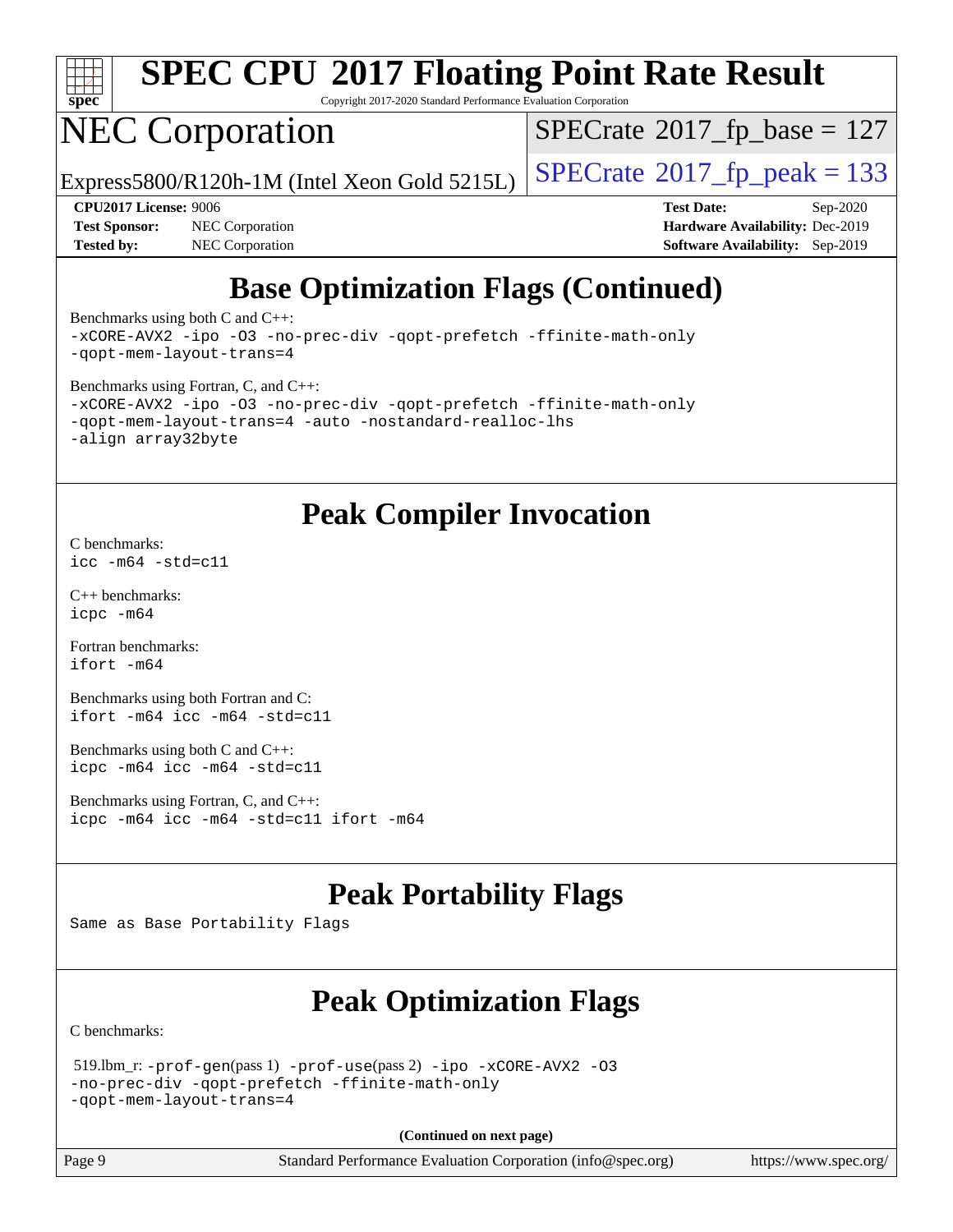

Copyright 2017-2020 Standard Performance Evaluation Corporation

## NEC Corporation

 $SPECrate$ <sup>®</sup>[2017\\_fp\\_base =](http://www.spec.org/auto/cpu2017/Docs/result-fields.html#SPECrate2017fpbase) 127

Express5800/R120h-1M (Intel Xeon Gold 5215L)  $\vert$  [SPECrate](http://www.spec.org/auto/cpu2017/Docs/result-fields.html#SPECrate2017fppeak)®[2017\\_fp\\_peak = 1](http://www.spec.org/auto/cpu2017/Docs/result-fields.html#SPECrate2017fppeak)33

**[Tested by:](http://www.spec.org/auto/cpu2017/Docs/result-fields.html#Testedby)** NEC Corporation **[Software Availability:](http://www.spec.org/auto/cpu2017/Docs/result-fields.html#SoftwareAvailability)** Sep-2019

**[CPU2017 License:](http://www.spec.org/auto/cpu2017/Docs/result-fields.html#CPU2017License)** 9006 **[Test Date:](http://www.spec.org/auto/cpu2017/Docs/result-fields.html#TestDate)** Sep-2020 **[Test Sponsor:](http://www.spec.org/auto/cpu2017/Docs/result-fields.html#TestSponsor)** NEC Corporation **[Hardware Availability:](http://www.spec.org/auto/cpu2017/Docs/result-fields.html#HardwareAvailability)** Dec-2019

## **[Peak Optimization Flags \(Continued\)](http://www.spec.org/auto/cpu2017/Docs/result-fields.html#PeakOptimizationFlags)**

 538.imagick\_r: [-xCORE-AVX2](http://www.spec.org/cpu2017/results/res2020q4/cpu2017-20200928-24120.flags.html#user_peakCOPTIMIZE538_imagick_r_f-xCORE-AVX2) [-ipo](http://www.spec.org/cpu2017/results/res2020q4/cpu2017-20200928-24120.flags.html#user_peakCOPTIMIZE538_imagick_r_f-ipo) [-O3](http://www.spec.org/cpu2017/results/res2020q4/cpu2017-20200928-24120.flags.html#user_peakCOPTIMIZE538_imagick_r_f-O3) [-no-prec-div](http://www.spec.org/cpu2017/results/res2020q4/cpu2017-20200928-24120.flags.html#user_peakCOPTIMIZE538_imagick_r_f-no-prec-div) [-qopt-prefetch](http://www.spec.org/cpu2017/results/res2020q4/cpu2017-20200928-24120.flags.html#user_peakCOPTIMIZE538_imagick_r_f-qopt-prefetch) [-ffinite-math-only](http://www.spec.org/cpu2017/results/res2020q4/cpu2017-20200928-24120.flags.html#user_peakCOPTIMIZE538_imagick_r_f_finite_math_only_cb91587bd2077682c4b38af759c288ed7c732db004271a9512da14a4f8007909a5f1427ecbf1a0fb78ff2a814402c6114ac565ca162485bbcae155b5e4258871) [-qopt-mem-layout-trans=4](http://www.spec.org/cpu2017/results/res2020q4/cpu2017-20200928-24120.flags.html#user_peakCOPTIMIZE538_imagick_r_f-qopt-mem-layout-trans_fa39e755916c150a61361b7846f310bcdf6f04e385ef281cadf3647acec3f0ae266d1a1d22d972a7087a248fd4e6ca390a3634700869573d231a252c784941a8)

 $544$ .nab\_r: basepeak = yes

[C++ benchmarks:](http://www.spec.org/auto/cpu2017/Docs/result-fields.html#CXXbenchmarks)

 508.namd\_r: [-prof-gen](http://www.spec.org/cpu2017/results/res2020q4/cpu2017-20200928-24120.flags.html#user_peakPASS1_CXXFLAGSPASS1_LDFLAGS508_namd_r_prof_gen_5aa4926d6013ddb2a31985c654b3eb18169fc0c6952a63635c234f711e6e63dd76e94ad52365559451ec499a2cdb89e4dc58ba4c67ef54ca681ffbe1461d6b36)(pass 1) [-prof-use](http://www.spec.org/cpu2017/results/res2020q4/cpu2017-20200928-24120.flags.html#user_peakPASS2_CXXFLAGSPASS2_LDFLAGS508_namd_r_prof_use_1a21ceae95f36a2b53c25747139a6c16ca95bd9def2a207b4f0849963b97e94f5260e30a0c64f4bb623698870e679ca08317ef8150905d41bd88c6f78df73f19)(pass 2) [-ipo](http://www.spec.org/cpu2017/results/res2020q4/cpu2017-20200928-24120.flags.html#user_peakPASS1_CXXOPTIMIZEPASS2_CXXOPTIMIZE508_namd_r_f-ipo) [-xCORE-AVX2](http://www.spec.org/cpu2017/results/res2020q4/cpu2017-20200928-24120.flags.html#user_peakPASS2_CXXOPTIMIZE508_namd_r_f-xCORE-AVX2) [-O3](http://www.spec.org/cpu2017/results/res2020q4/cpu2017-20200928-24120.flags.html#user_peakPASS1_CXXOPTIMIZEPASS2_CXXOPTIMIZE508_namd_r_f-O3) [-no-prec-div](http://www.spec.org/cpu2017/results/res2020q4/cpu2017-20200928-24120.flags.html#user_peakPASS1_CXXOPTIMIZEPASS2_CXXOPTIMIZE508_namd_r_f-no-prec-div) [-qopt-prefetch](http://www.spec.org/cpu2017/results/res2020q4/cpu2017-20200928-24120.flags.html#user_peakPASS1_CXXOPTIMIZEPASS2_CXXOPTIMIZE508_namd_r_f-qopt-prefetch) [-ffinite-math-only](http://www.spec.org/cpu2017/results/res2020q4/cpu2017-20200928-24120.flags.html#user_peakPASS1_CXXOPTIMIZEPASS2_CXXOPTIMIZE508_namd_r_f_finite_math_only_cb91587bd2077682c4b38af759c288ed7c732db004271a9512da14a4f8007909a5f1427ecbf1a0fb78ff2a814402c6114ac565ca162485bbcae155b5e4258871) [-qopt-mem-layout-trans=4](http://www.spec.org/cpu2017/results/res2020q4/cpu2017-20200928-24120.flags.html#user_peakPASS1_CXXOPTIMIZEPASS2_CXXOPTIMIZE508_namd_r_f-qopt-mem-layout-trans_fa39e755916c150a61361b7846f310bcdf6f04e385ef281cadf3647acec3f0ae266d1a1d22d972a7087a248fd4e6ca390a3634700869573d231a252c784941a8)

 510.parest\_r: [-xCORE-AVX2](http://www.spec.org/cpu2017/results/res2020q4/cpu2017-20200928-24120.flags.html#user_peakCXXOPTIMIZE510_parest_r_f-xCORE-AVX2) [-ipo](http://www.spec.org/cpu2017/results/res2020q4/cpu2017-20200928-24120.flags.html#user_peakCXXOPTIMIZE510_parest_r_f-ipo) [-O3](http://www.spec.org/cpu2017/results/res2020q4/cpu2017-20200928-24120.flags.html#user_peakCXXOPTIMIZE510_parest_r_f-O3) [-no-prec-div](http://www.spec.org/cpu2017/results/res2020q4/cpu2017-20200928-24120.flags.html#user_peakCXXOPTIMIZE510_parest_r_f-no-prec-div) [-qopt-prefetch](http://www.spec.org/cpu2017/results/res2020q4/cpu2017-20200928-24120.flags.html#user_peakCXXOPTIMIZE510_parest_r_f-qopt-prefetch) [-ffinite-math-only](http://www.spec.org/cpu2017/results/res2020q4/cpu2017-20200928-24120.flags.html#user_peakCXXOPTIMIZE510_parest_r_f_finite_math_only_cb91587bd2077682c4b38af759c288ed7c732db004271a9512da14a4f8007909a5f1427ecbf1a0fb78ff2a814402c6114ac565ca162485bbcae155b5e4258871) [-qopt-mem-layout-trans=4](http://www.spec.org/cpu2017/results/res2020q4/cpu2017-20200928-24120.flags.html#user_peakCXXOPTIMIZE510_parest_r_f-qopt-mem-layout-trans_fa39e755916c150a61361b7846f310bcdf6f04e385ef281cadf3647acec3f0ae266d1a1d22d972a7087a248fd4e6ca390a3634700869573d231a252c784941a8)

[Fortran benchmarks](http://www.spec.org/auto/cpu2017/Docs/result-fields.html#Fortranbenchmarks):

```
 503.bwaves_r: -xCORE-AVX2 -ipo -O3 -no-prec-div -qopt-prefetch
-ffinite-math-only -qopt-mem-layout-trans=4 -auto
-nostandard-realloc-lhs -align array32byte
```
549.fotonik3d\_r: Same as 503.bwaves\_r

```
 554.roms_r: -prof-gen(pass 1) -prof-use(pass 2) -ipo -xCORE-AVX2 -O3
-no-prec-div -qopt-prefetch -ffinite-math-only
-qopt-mem-layout-trans=4 -auto -nostandard-realloc-lhs
-align array32byte
```
[Benchmarks using both Fortran and C](http://www.spec.org/auto/cpu2017/Docs/result-fields.html#BenchmarksusingbothFortranandC):

521.wrf\_r: basepeak = yes

```
 527.cam4_r: -prof-gen(pass 1) -prof-use(pass 2) -ipo -xCORE-AVX2 -O3
-no-prec-div -qopt-prefetch -ffinite-math-only
-qopt-mem-layout-trans=4 -auto -nostandard-realloc-lhs
-align array32byte
```
[Benchmarks using both C and C++](http://www.spec.org/auto/cpu2017/Docs/result-fields.html#BenchmarksusingbothCandCXX):

```
 511.povray_r: -prof-gen(pass 1) -prof-use(pass 2) -ipo -xCORE-AVX2 -O3
-no-prec-div -qopt-prefetch -ffinite-math-only
-qopt-mem-layout-trans=4
```

```
 526.blender_r: -xCORE-AVX2 -ipo -O3 -no-prec-div -qopt-prefetch
-ffinite-math-only -qopt-mem-layout-trans=4
```
**(Continued on next page)**